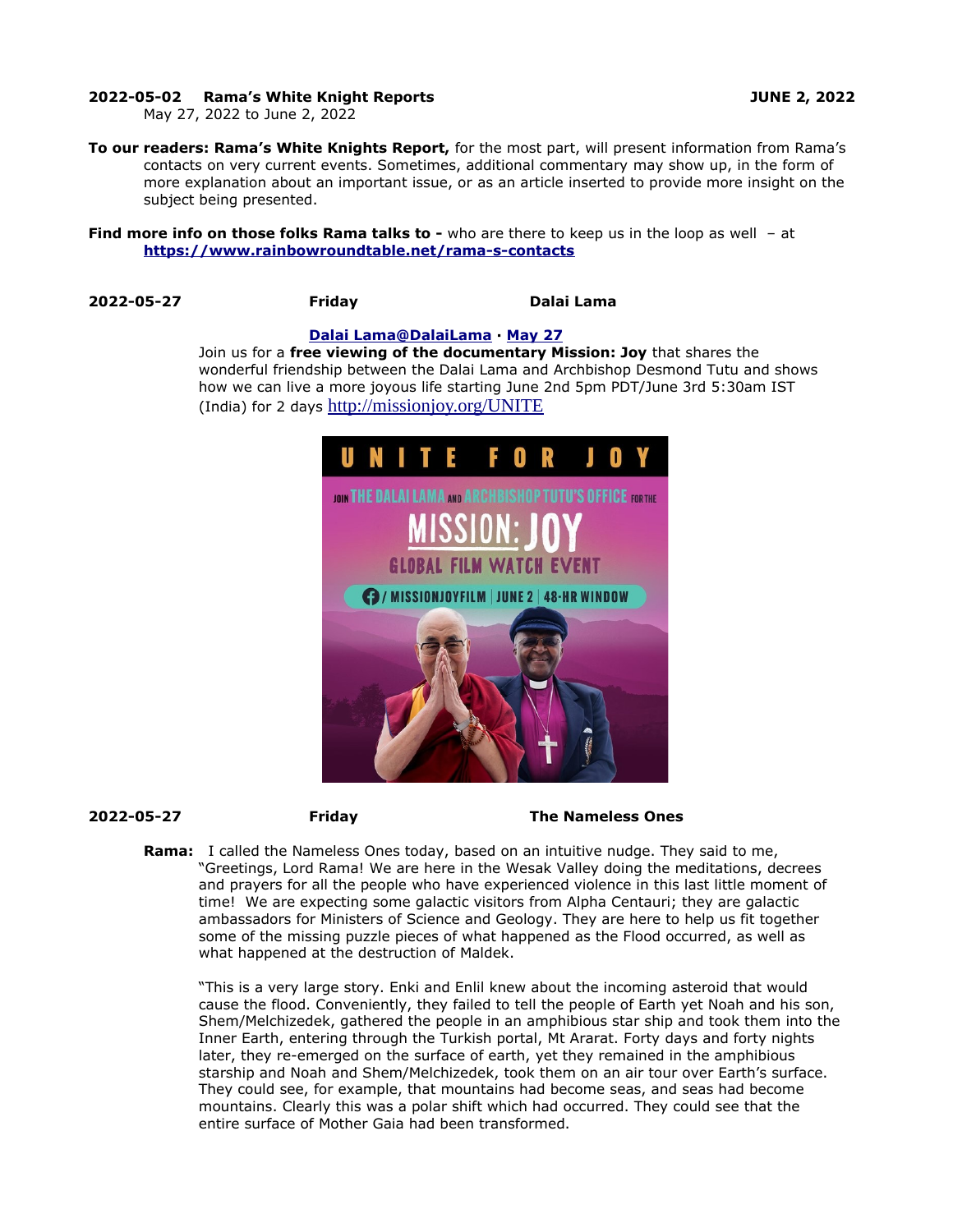"What has not been revealed is that Noah and Shem were black.

"As we go through this Memorial weekend, let us focus on Venus and the love pouring in to this planet, Mother Gaia. Stay in the High heart. Sat Nam! Namaste! Blaze the Violet Fire."

# **2022-05-30 Monday Dalai Lama**

# **[Dalai](https://twitter.com/DalaiLama) [Lam](mailto:Lama@DalaiLama)[a](mailto:Lama@DalaiLama)**[@DalaiL](mailto:Lama@DalaiLama)[ama](mailto:Lama@DalaiLama) May 30

Various emotions are part of our mind and part of our life. Jealousy that amounts to competitiveness can stimulate us to achieve more—then it's good. When the result is that we try to harm others to beat them, it's to be avoided.

# **2022-05-30 Monday Tom the Ring-tailed Cat, Sweet Angelique the Cat**

**Rama:** I received a text message this morning from Tom the Ring-tailed Cat and Sweet Angelique the Cat at 11:55 am. They said to me, "Lord Rama, we were at Stonehenge again, at Sunrise, honoring all people of Earth who have left at this time. We worked with crystals and geometric forms; we sang to the stones; they began to vibrate. They sent out a frequency across the galaxy to raise the frequencies up for the sake of all humanity.

"Then we went with our star craft up over the island, north of Norway, where the World Food Bank is stored deep inside a mountain there. We were taking atmospheric samples of the air quality in that region. We were uncloaked at that moment, and two US F16s came out of nowhere. They were tracking us on their radar. We quickly activated our cloaking device and vanished from their screens. What we can say about this area is that Russia, China, and the Untied States are still patrolling the skies in the area. The potential for earth-bound aircraft to collide in this airspace is quite high."

I asked Sweet Angelique the Cat: "Why would the United States be so lax in tracking this area?" She answered, "Possibly the United States wants to create a trauma drama, meaning they want to create a serious accident and blame it all on Russia. This is a repeat performance of what the United States-backed President Zelensky is doing in the Ukraine.

"Let us put all of this in the Circle of Support and pray Peace. The energies coming in from our sun, Sol, are extremely high. See you in the Light of the Most Radiant One. Sat Nam! Namaste! Blaze the Violet Fire!"